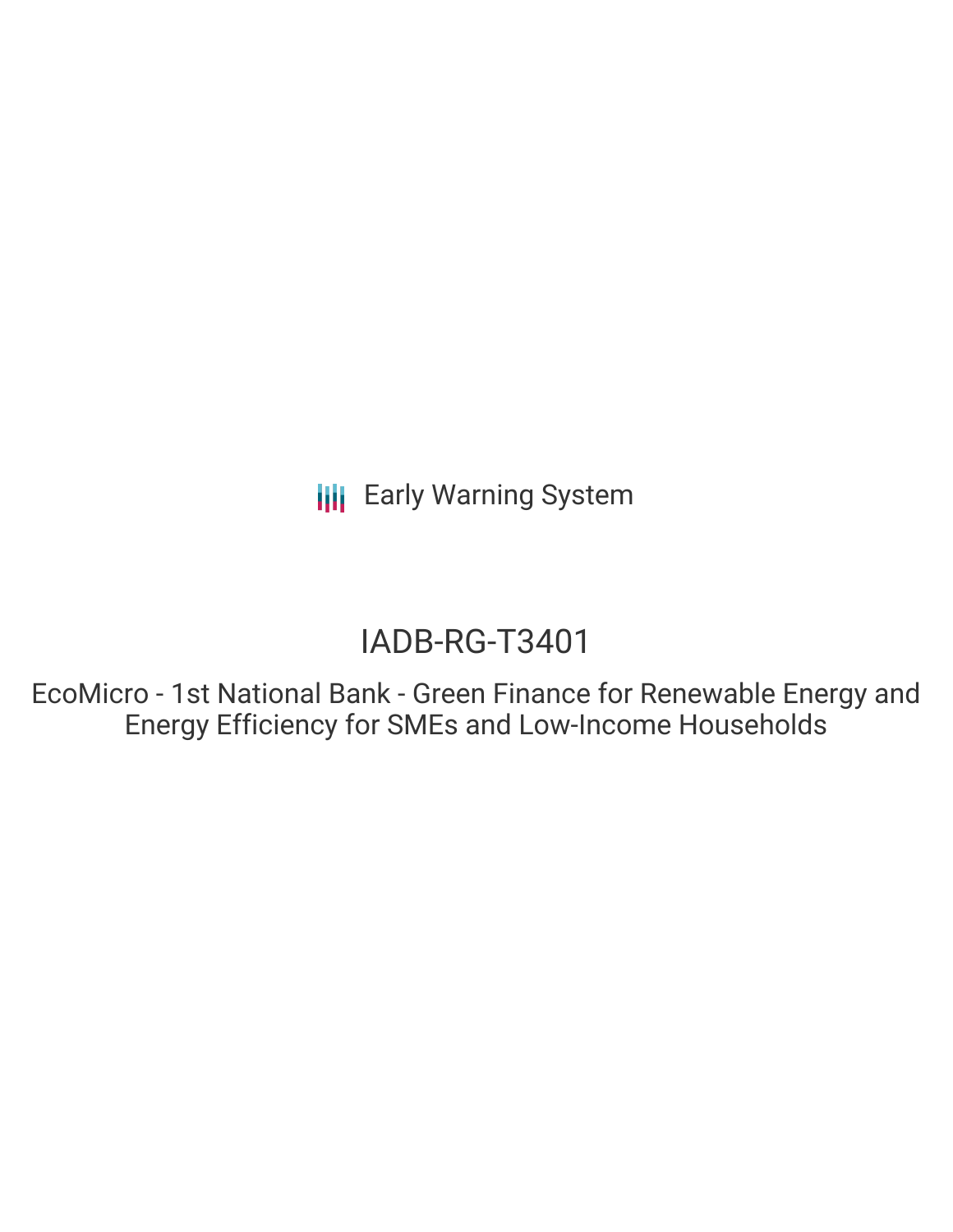

# Early Warning System

EcoMicro - 1st National Bank - Green Finance for Renewable Energy and Energy Efficiency for SMEs and Low-Income Households

#### **Quick Facts**

| <b>Financial Institutions</b>  | Inter-American Development Bank (IADB) |
|--------------------------------|----------------------------------------|
| <b>Status</b>                  | Approved                               |
| <b>Bank Risk Rating</b>        | C                                      |
| <b>Voting Date</b>             | 2019-12-12                             |
| <b>Borrower</b>                | Regional                               |
| <b>Sectors</b>                 | Energy, Technical Cooperation          |
| Investment Type(s)             | Grant                                  |
| <b>Investment Amount (USD)</b> | $$0.40$ million                        |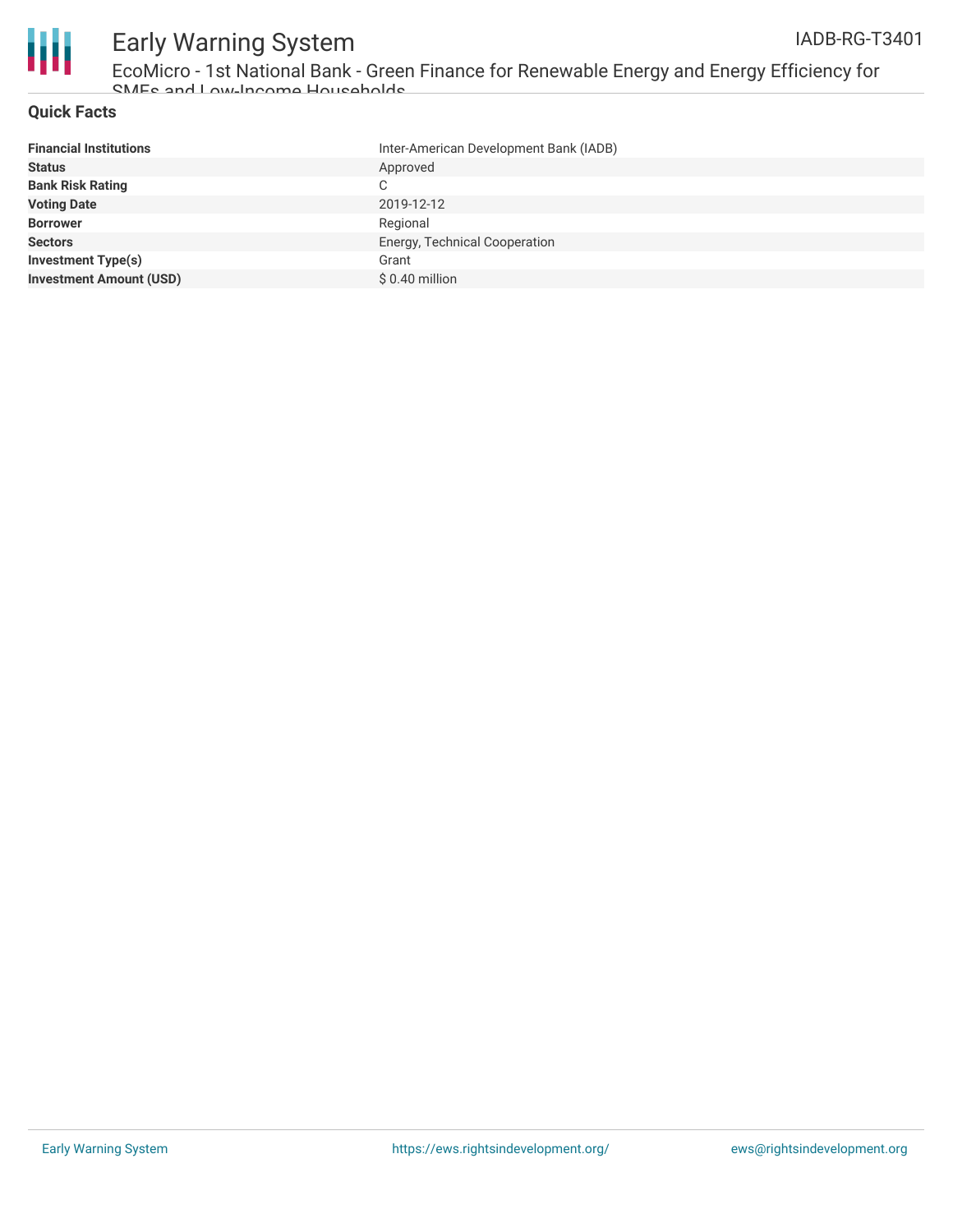



# Early Warning System

EcoMicro - 1st National Bank - Green Finance for Renewable Energy and Energy Efficiency for SMEs and Low-Income Households

#### **Project Description**

According to the Bank's website, this project finances technical cooperation to assist investment into renewable energy / energy efficiency technologies for small and medium-sized enterprises and low-income households.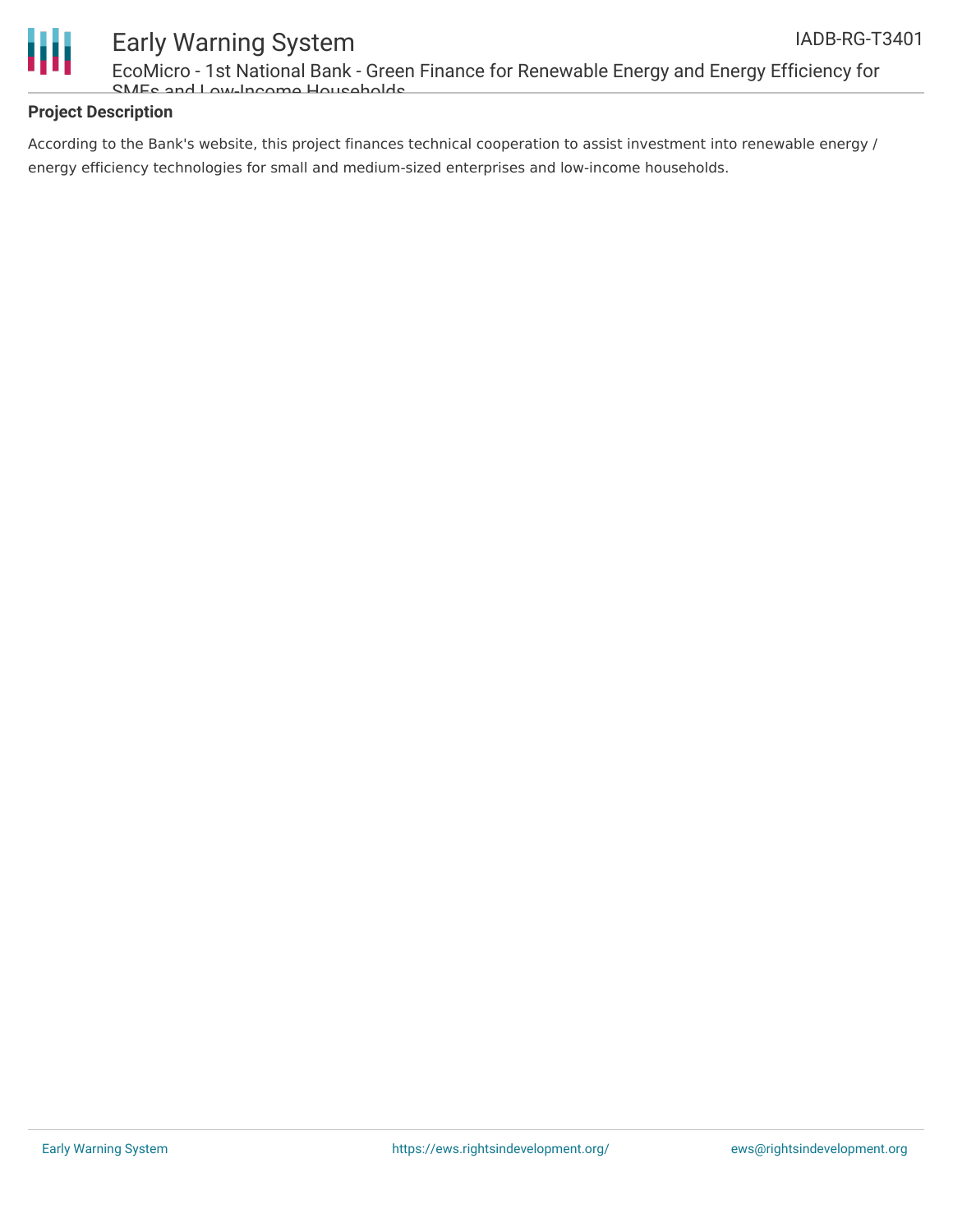

### Early Warning System

EcoMicro - 1st National Bank - Green Finance for Renewable Energy and Energy Efficiency for SMEs and Low-Income Households

#### **Investment Description**

• Inter-American Development Bank (IADB)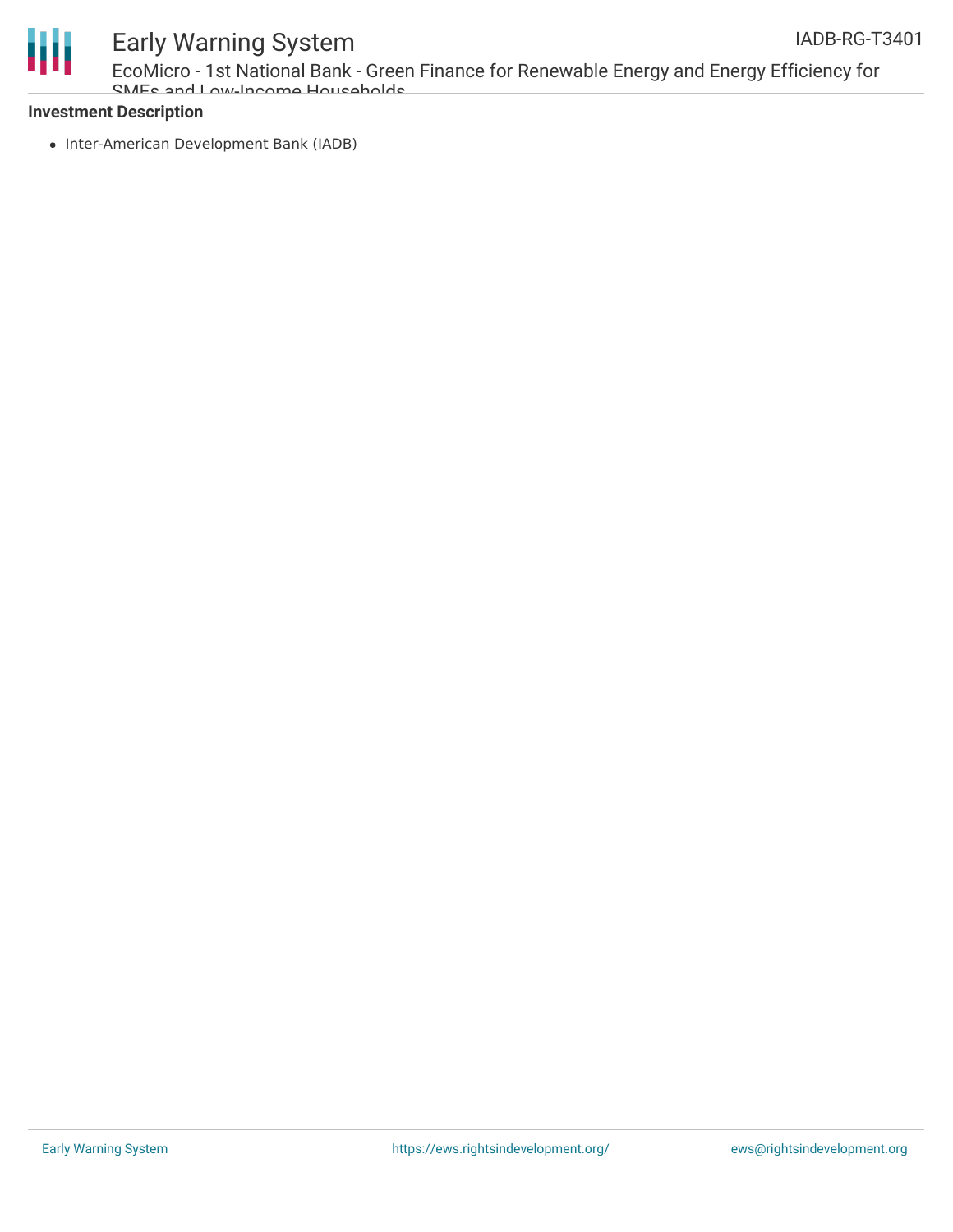

#### **Contact Information**

No contact information available at time of writing.

#### **ACCOUNTABILITY MECHANISM OF IADB**

The Independent Consultation and Investigation Mechanism (MICI) is the independent complaint mechanism and fact-finding body for people who have been or are likely to be adversely affected by an Inter-American Development Bank (IDB) or Inter-American Investment Corporation (IIC)-funded project. If you submit a complaint to MICI, they may assist you in addressing the problems you raised through a dispute-resolution process with those implementing the project and/or through an investigation to assess whether the IDB or IIC is following its own policies for preventing or mitigating harm to people or the environment. You can submit a complaint by sending an email to MICI@iadb.org. You can learn more about the MICI and how to file a complaint at http://www.iadb.org/en/mici/mici,1752.html (in English) or http://www.iadb.org/es/mici/mici,1752.html (Spanish).